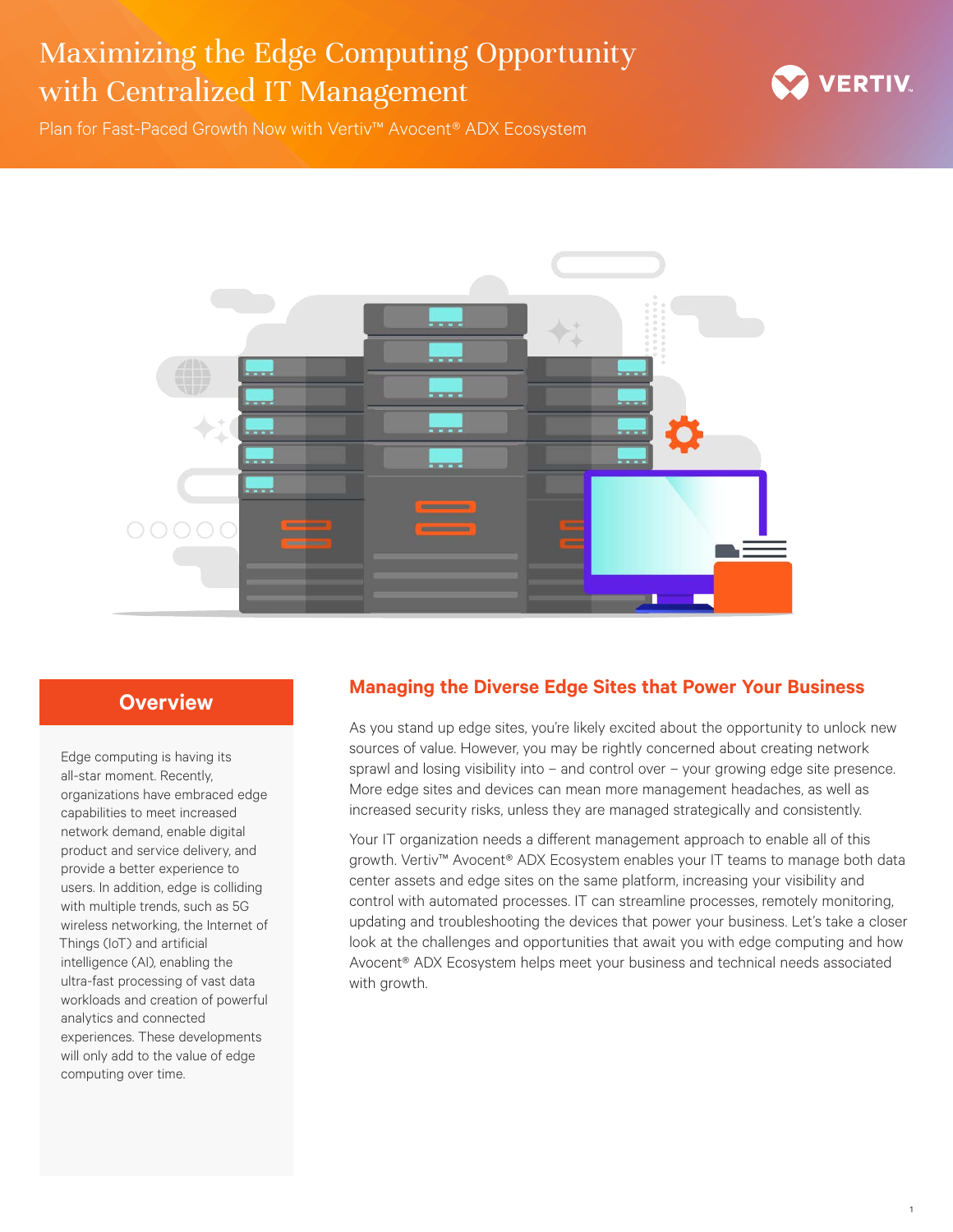

Plan for Fast-Paced Growth Now with Vertiv™ Avocent® ADX Ecosystem

### **Providing Business Users with 4K Streaming Access**



Avocent® ADX Ecosystem provides 4K streaming access, equipping employees such as IT equipment testers, software R&D teams, game developers and more, with high-resolution imagery and rich color. Empower staff with secure access to on-premises applications, while avoiding the cost, logistical and security issues associated with distributing high-end workstations to home offices. Staff who use 4K streaming keep their productivity high, while avoiding work and eye strain due to working with low-quality imagery or latency issues.

## **Edge Computing Challenges Centralized Management Platforms Can Address**

**Edge sites aren't local:** Data centers are typically strategically sited to boost business performance and are run by both onsite and remote staff. Edge sites, on the other hand, are located wherever your users are. They may be unmanned and hard to reach or even run as dark sites, yet they're vitally essential to delivering critical services. If your edge sites go down, they could take employees offline or eliminate digital product and service delivery to part of your customer base.

As a consequence, your IT team will absolutely rely on remote access capabilities to manage sites. Avocent ADX Ecosystem is that platform, enabling your team to monitor, control, configure and upgrade devices and troubleshoot any issues that occur remotely, without the need to visit sites and interact directly with devices.

**Edge sites are diverse:** According to STL Partners, there is much debate about how to define edge data centers. In addition to their proximity to users, the commonalities that bind them are that they enable next-generation applications and provide lower latency, higher security and greater control over data.<sup>i</sup>

The diversity of edge sites creates management challenges. Your edge sites likely have heterogeneous infrastructure from multiple vendors and may range from an on-premises edge site, with one rack and latency of 2-5 milliseconds, on average, to a regional edge site, with 100-plus racks and latency of 50 milliseconds, on average. You're also likely exploiting OpenBMC or Redfish devices to gain new capabilities and enable easier hybrid cloud management, meaning that you need integrated firmware management.

Avocent ADX Ecosystem serves as a robust, vendor-agnostic platform you can use to scale edge site and device management. Vertiv™ Avocent® Core Insight (ACI) helps your developers integrate and customize management firmware for hardware platforms. It provides a rich set of applications for API management, monitoring dashboards, remote access and security.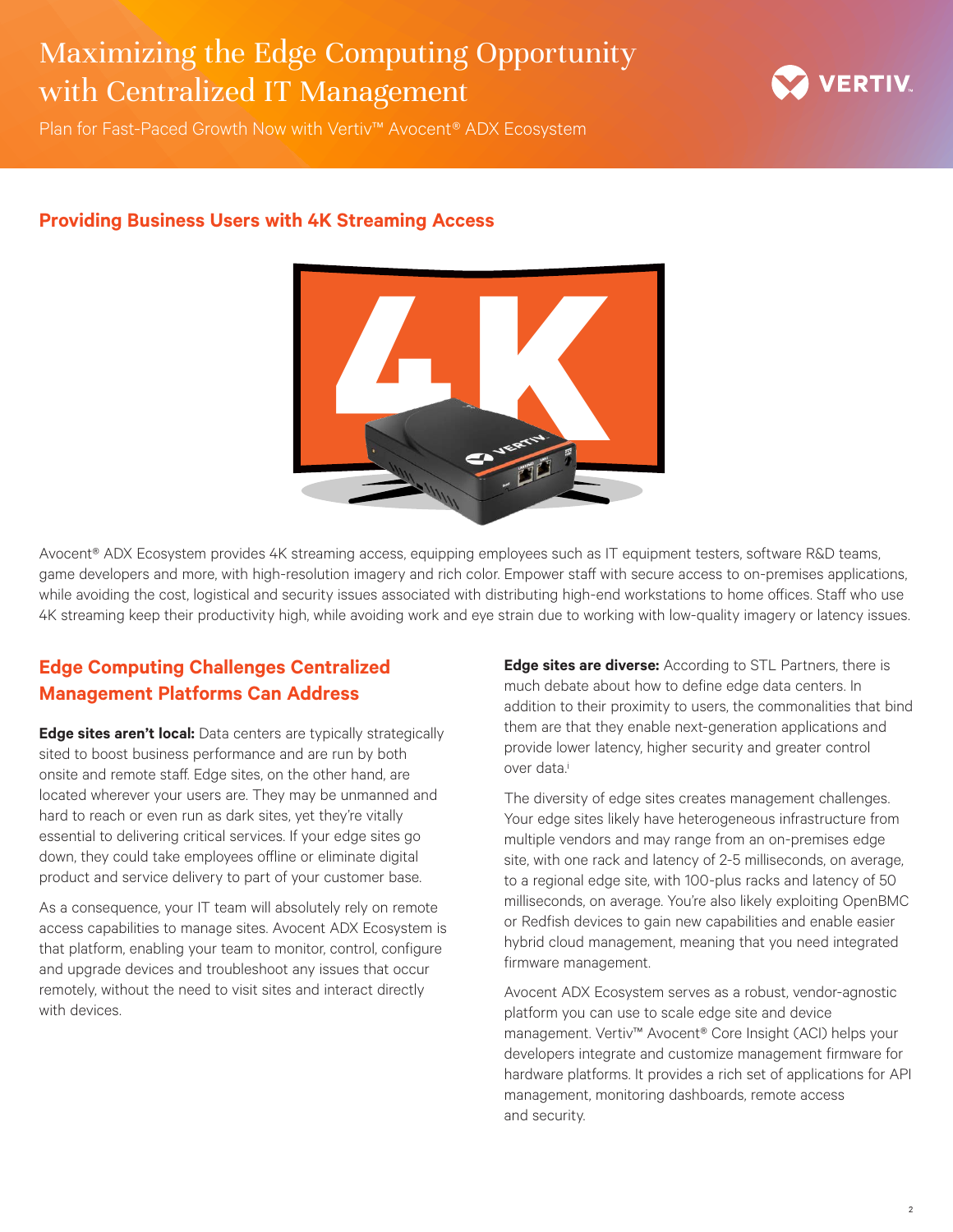

Plan for Fast-Paced Growth Now with Vertiv™ Avocent® ADX Ecosystem

### **Vertiv™ Avocent® ADX Ecosystem**



**Edge assets reduce security risks:** As you add more edge sites and enable more users, your network footprint will increase substantially. If managed effectively, edge sites should decrease security risks by decentralizing computing capabilities, while also enabling you to automate and control key actions. Avocent ADX Ecosystem enables you to manage users and sessions, while also limiting the operations authorized users can perform. In addition, you gain a centralized view into your device current state, including issues such as out-of-date patches. Use Avocent ADX Ecosystem automated processes to speed device configurations and updates, decreasing security risks. Avocent ADX Ecosystem also leverages Vertiv ACI to provide premium runtime security, eliminating an entire vector of memory-based vulnerabilities.

## **Accelerate Patching with Vertiv™ ADX® Ecosystem**



Time for organizations to test and deploy endpoint patches, on average, increasing risks.



Average cost of an endpoint breach in 2019.iii Avocent® ADX Ecosystem provides automated processes that enable IT to accelerate device configuration and updates.

#### **Edge Computing Opportunities You Can Exploit with Standardized Processes**

#### **Edge computing provides a better experience:** As

organizations continue to digitize products and services, network congestion has become a significant challenge. In addition, remote workers are using bandwidth-hogging applications, such as video conferencing and 3D CAD design tools, which strain corporate networks. By standing up edge sites, organizations can bring compute processing, application execution and data storage closer to users, reducing latency to deliver a better experience. However, that means that edge sites also need to perform flawlessly in any and every condition.

Avocent ADX Ecosystem enables you to perform secure routine maintenance on your edge devices to keep them functioning as desired. You gain centralized visibility into edge site performance, while tapping out-of-bound management capabilities to keep devices performing as expected when corporate networks are unavailable. In addition, you can update Avocent ADX Ecosystem without taking it offline, strengthening your business continuity.

#### **Edge computing accelerates the power of 5G and the**

**Internet of Things (IoT)**: Both IoT and 5G are poised to transform industries. So, how will you capitalize on these trends? For example, telecommunications companies will partner with cloud providers to create 5G applications, unlocking new opportunities. Manufacturers are connecting equipment and using sensor data to conduct predictive and preventive maintenance and drive daily throughput. And across multiple industries, organizations can use IoT, 5G and edge computing to enable such use cases as providing remote expertise, guiding remote repairs, enabling real-time sharing and collaboration on 3D CAD design and modeling, delivering training via augmented reality or virtual reality (VR/AR), and enabling virtual tours of products in context.iv

As a cloud-native solution, Avocent ADX Ecosystem is built from the ground up to handle endpoint-intensive use cases. Avocent ADX Ecosystem leverages containers, microservices, automation and application programming interfaces (APIs) to provide the flexibility, scalability and integration capabilities you seek, enabling your existing team to tap the latest technology to manage edge sites and devices. You can also deploy Avocent ADX Ecosystem on-premises or on a private or public cloud, to meet your organization's unique business needs.